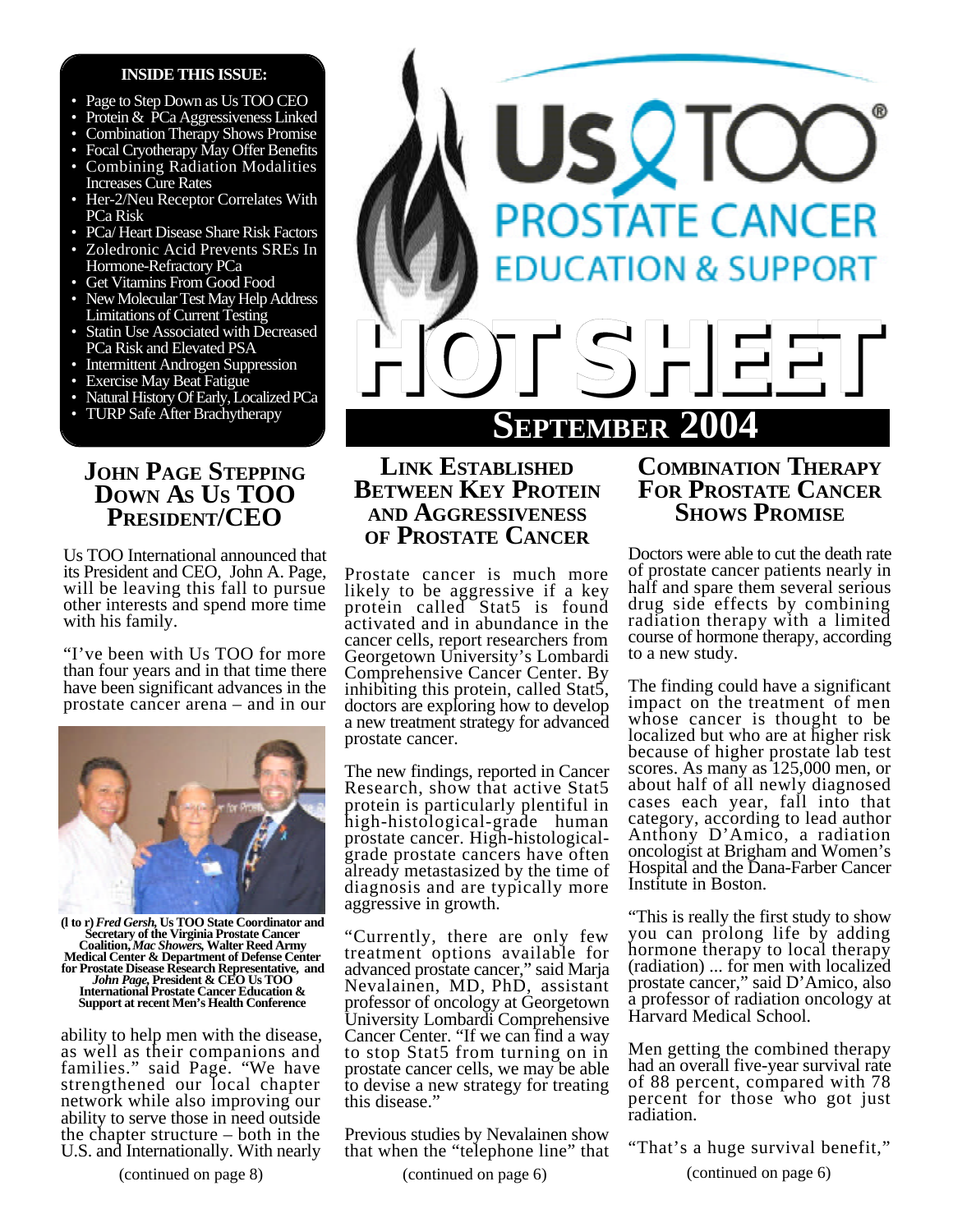# **US TOO PUBLICATIONS**

In addition to the Hot Sheet, *Us TOO*also publishes a FREE e-mail based news service providing updates on the latest prostate cancer related news. To subscribe or link to the archives simply visit the *Us TOO* Website: www.ustoo.org

Items contained in *Us TOO*publications are obtained from various news sources and edited for inclusion. Where available, a point-of-contact is provided.

All references to persons, companies, products or services are provided for information only, and are not endorsements. Readers should conduct their own research into any person, company, product or service, and consult with their loved ones and personal physician before deciding upon **any** course of action.



COPYRIGHT 2004, *US TOO* INTERNATIONAL, INC.

## **FOCAL CRYOTHERAPY MAY OFFER BENEFITS OVER CURRENT TREATMENTS**

Physicians are adopting a new cryosurgical procedure for prostate cancer using focal, freezing technologies, which early evidence suggests causes fewer side effects than the current surgical treatments for the disease.

Clinical results of this new focal procedure called the "male lumpectomy" were presented by Gary Onik at the recent annual meeting of the Society of Uroradiology. Onik's study examined 21 patients aged 58 to 70 with prostate cancer who underwent focal cryosurgery, and 20 had no evidence of cancer in followup examinations between 2 and 8 years later.

Onik said, "Essentially 95% of the patients had stable prostate specific antigens (PSA) at an average of 4 years. This demonstrates that patients are responding to the procedure."

Impotency and incontinence are the two most common complications associated with any prostate surgery, but Onik and colleagues found about 80% of men receiving focal cryosurgery remained potent and none became incontinent.

Endocare Inc., the manufacturer of the Cryocare system used for the procedure estimates that the number of focal procedures has doubled each year in recent years. A recent survey cited in Physicians Weekly said approximately 60% of the 150 centers that perform cryosurgery in the U.S. now offer some form of focal cryotherapy.

Additionally, targeted cryosurgery is the most effective treatment for men with recurrent prostate cancer (after failed radiation treatment) whose PSA levels again rise.

Aaron Katz of Columbia Presbyterian presented compelling 6-year clinical data at the national AUA conference where he showed 71% of failed patients still had undetectable PSA values 5 years after undergoing targeted cryosurgery.

## **COMBINING RADIATION MODALITIES INCREASES PROSTATE CANCER CURE RATES**

High-risk prostate cancer patients who undergo a combination of hormonal therapy, radioactive seed implant (also called brachytherapy) and external beam radiation therapy are shown to have an increased chance of cancer cure, according to a new study published in the August 1, 2004, issue of the International<br>Journal of Radiation Journal of Radiation Oncology\*Biology\*Physics, the official journal of ASTRO, the American Society for Therapeutic Radiology and Oncology.

Historically, high-risk prostate cancer has been a therapeutic challenge for physicians, despite their efforts to cure patients by aggressively treating them with either surgery, brachytherapy or external beam radiation. Previous studies have shown the 5-year freedom from recurrence rates for high- risk patients treated with just one of these treatments to be between 0 and 50 percent, with up to half of these failures occurring where the original tumor was found.

To see if combining therapies would decrease recurrence rates for men with high-risk prostate cancer, 132 patients with high Gleason scores, with high prostate-specific antigen (PSA) scores or who were at an advanced clinical stage of prostate cancer were studied. A three-pronged<br>approach that included approach brachytherapy, external beam radiation therapy and hormonal therapy produced an 86 percent rate of freedom from recurrence after five years. In addition, 47 of the original 132 patients in the study had a prostate biopsy performed two years after the end of treatment and 100 percent of them showed no evidence of the cancer recurring.

"This is a very exciting study because it shows that this new approach of combining brachytherapy, external beam radiation and hormonal therapy to cure prostate cancer can be very effective for men with aggressive forms of the disease," said Richard G. Stock, M.D., lead author of the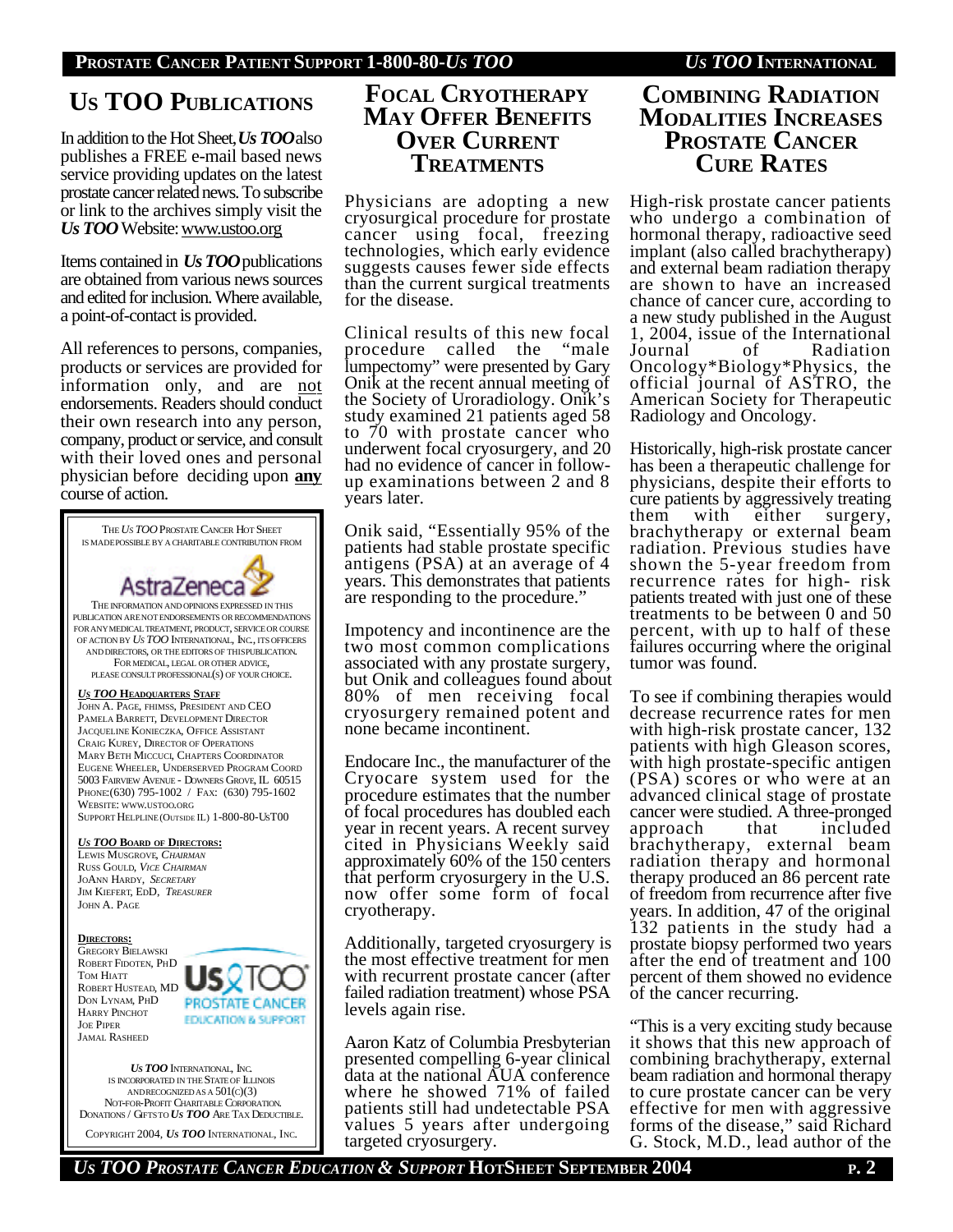#### *US TOO* **INTERNATIONAL VISIT US ON THE INTERNET AT WWW.USTOO.ORG**

study and Chairman of the Department of Radiation Oncology at the Mount Sinai School of Medicine in New York. "The data also supports the theory that enhanced local control can improve overall disease control."

## **NEW EVIDENCE SHOWS HER-2/NEU RECEPTOR CORRELATES WITH PROSTATE CANCER RISK**

New evidence shows that the Her-2/ neu receptor correlates with an increased risk of developing prostate cancer.

According to a study from Italy, "Development of prostate cancer and progression to androgen-independent disease is correlated with increased expression of growth factors and receptors capable of establishing autocrine and/or paracrine growthstimulatory loops.

"A thorough review was made of the current literature and recent abstract presentations at scientific meetings focusing on the role of the HER-2/ neu (c-erbB2) receptor in prostate cancer and the potential clinical usefulness of its specific inhibitors."

"In the past 10 years," wrote G. DiLorenzo and coworkers, "conflicting results on HER-2/neu expression in prostate cancer have been reported. More recently, four studies have shown experimental evidence of HER-2/neu in the development of prostate cancer and, more specifically, in the progression to a hormone-refractory clinical behavior."

"Furthermore," the authors continued, "it has been proposed that HER-2 family and androgen receptors function synergistically in the absence of androgen, which suggests a crosstalk between the HER-2/neu and androgen receptor pathways."

DiLorenzo concluded, "Finally, clinical trials are in progress in prostate cancer patients to test novel agents that selectively interfere with HER-2/neu activity.

DiLorenzo and colleagues published

their study in Tumori (Her-2/neu receptor in prostate cancer development and progression to androgen independence. Tumori,  $2004;90(2):163-170$ .

For more information, contact G. DiLorenzo, Dipartimento di Endocrinologia e Oncologia Molecolare e Clinica, Universita degli Studi Federico II, Naples, Italy, Via S Pansini 5, I-80131 Naples, Italy.

## **PROSTATE CANCER AND CORONARY HEART DISEASE SHARE SOME RISK FACTORS**

Reducing risk factors for cardiovascular disease will help patients with prostate cancer.

According to recent research published in the journal Urologic Clinics of North America, "Cardiovascular disease (CVD) is the leading cause of death in men in the United States and most countries worldwide, the leading cause of death in most cancer prevention trials, and the primary or secondary cause of death in most prostate cancer patients."

"Some risk factors for prostate cancer are similar to the risk factors for CVD, and some methods to reduce the risk for are similar to the methods to reduce the risk for prostate cancer. Recent evidence suggests a correlation between CVD and prostate cancer, but more research is needed," wrote M.A. Moyad and colleagues, University of Michigan, Medical Center.

"Regardless, reducing the risk for CVD could reduce the primary or secondary cause of mortality in men with or without prostate cancer," the researchers concluded.

Moyad and colleagues published their study in theUrologic Clinics of North America (Prostate cancer and coronary heart disease: Correlation or coincidence? Urol Clin North Am, 2004;31(2):207).

For additional information, contact M.A. Moyad, University of Michigan, Medical Center,

Department of Urology, 1500 E. Medical Center Dr., Ann Arbor, MI 48109 USA.

## **ZOLEDRONIC ACID PREVENTS SRES IN HORMONE-REFRACTORY PROSTATE CANCER**

Zoledronic acid prevents skeletalrelated events (SREs) in hormonerefractory prostate cancer.

According to recent research published in the Journal of the National Cancer Institute, "In a placebo-controlled randomized clinical trial, zoledronic acid (4 mg via a 15-minute infusion every 3 weeks for 15 months) reduced the incidence of skeletal-related events (SREs) in men with hormonerefractory metastatic prostate cancer."

"Among 122 patients who completed a total of 24 months on study," reported F. Saad and colleagues, "fewer patients in the 4 mg zoledronic acid group than in the placebo group had at least one SRE (38 versus 49%, difference=-11.0%, 95% confidence interval [CI]=-20.2 to  $-1.3\%$ ; p=.028), and the annual incidence of SREs was 0.77 for the 4 mg zoledronic acid group versus 1.47 for the placebo group ( $p = .005$ )."

"The median time to the first SRE was 488 days for the 4 mg zoledronic acid group versus 321 days for the placebo group (p=.009). Compared with placebo," said investigators, "4 mg of zoledronic acid reduced the ongoing risk of SREs by 36% (risk ratio=0.64, 95% CI=0.485 to 0.845;  $p=.002$ ).

"Patients in the 4 mg zoledronic acid group had a lower incidence of SREs than did patients in the placebo group, regardless of whether they had an SRE prior to entry in the study.'

The authors concluded, "Long-term treatment with 4 mg of zoledronic acid is safe and provides sustained clinical benefits for men with metastatic hormone-refractory prostate cancer."

Saad and colleagues published their (continued on page 4)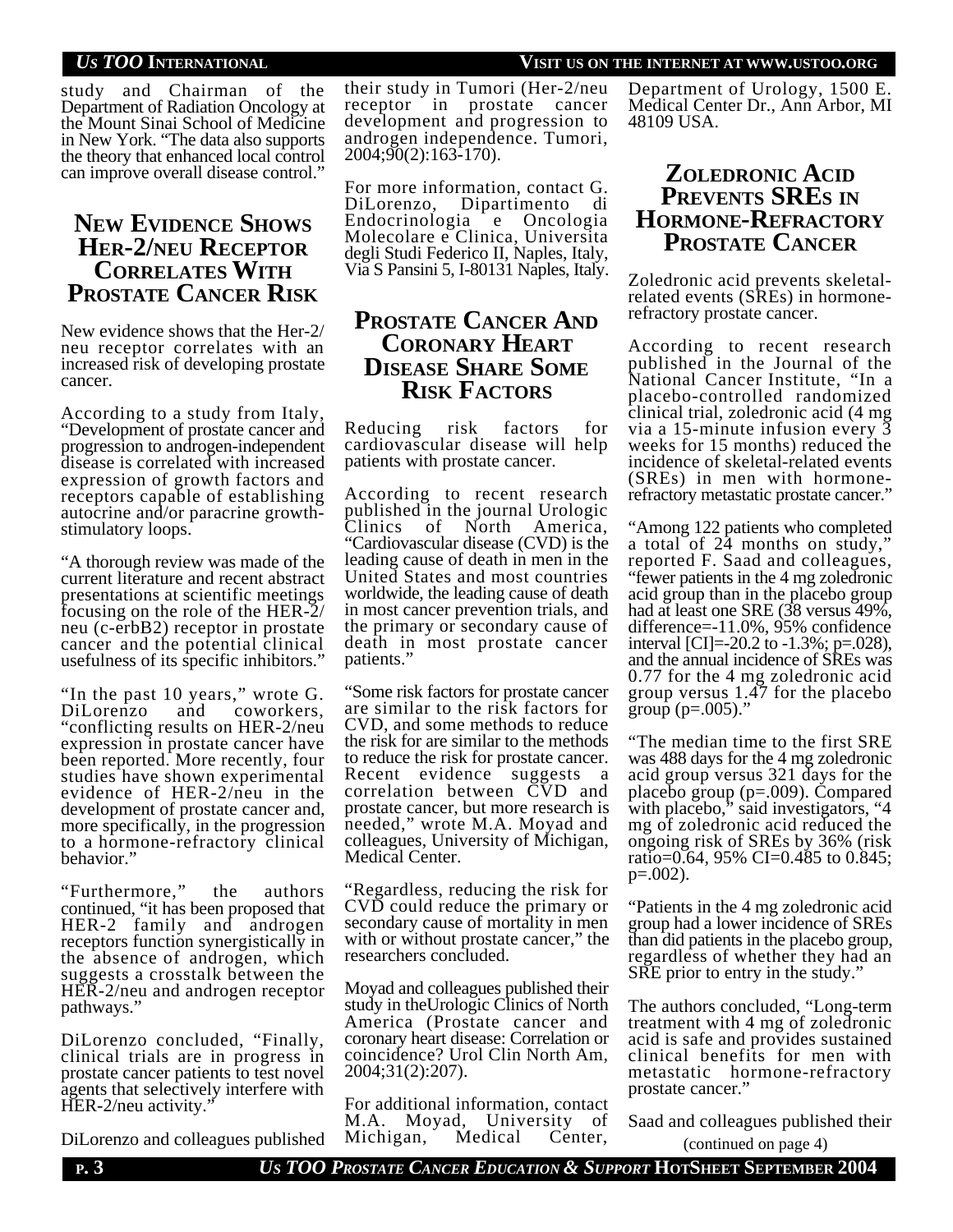### **PROSTATE CANCER PATIENT SUPPORT 1-800-80-***US TOO US TOO* **INTERNATIONAL**

# **ZOLEDRONIC ACID**

(continued from page 3)

study in Journal of the National Cancer Institute (Long-term efficacy of zoledronic acid for the prevention of skeletal complications in patients with metastatic hormone-refractory prostate cancer. J Nat Cancer Inst, 2004;96(11):879-882).

For additional information, contact F. Saad, University of Montreal, Center Hospital, Hop Notre Dame, 1560 Rue Sherbrooke E, Montreal, PQ H2L 4MI, Canada.

## **GET VITAMINS THE TRADITIONAL WAY - FROM GOOD FOOD**

*Rebecca B. Moore Thomas County Extension Agent Family and Consumer Sciences Thomasville, GA*

#### FOOD FACTS

When you ask folks, "Where is the best place to get vitamins?" most will suggest a local pharmacy or health food store. Actually, the best place to get vitamins is from food.

Science is always trying to duplicate nature, but when it comes to finding good sources of nutrients you need for good health, food is hard to duplicate. While it is true you can purchase just about any vitamin and/ or mineral in a pill, nature still seems to do it better. Despite current research, the natural interaction of nutrients and compounds found in foods is not completely understood.

Phytochemicals are a perfect example. These deep, rich, colorful compounds found in foods have various health benefits. While their functions are very important, they don't provide energy or building properties like nutrients. Over 1,000 phytochemicals have been identified, and one food could contain as many as 50 different phytochemicals. The combinations of different phytochemicals can provide protection from cancer, heart disease and eye diseases. One phytochemical and/or one vitamin can not take care of you, that's why it is so important

to consume a healthy and colorful diet to get all you need in the recommended amounts.

Plants use these wonderful phytochemical pigments for protection. Plants are at risk from damaging sunlight, drought, insects and disease. So, these same phytochemicals that protect plants can also defend us from health risks like cancer, and heart and eye diseases. All we have to do is eat them to reap the benefits.

Fresh produce is the best place to find these cancer-protecting compounds. According to research, you can cut your cancer risks in half with a large consumption of fruits and vegetables. You'll receive maximum benefit when you limit peeling and prepare<br>by steaming, broiling or by steaming, microwaving.

The following is a list of some phytochemicals, with source and purported health benefits:

**Lycopene**: Found in tomatoes, red grapefruit, watermelon and pink guavas. May lower risk of digestive cancers such as: mouth, pharynx, esophagus, stomach, prostate, colon, and rectum.

**Ellagic acid:** Found in berries, nuts, fruits, vegetables, grapes. May show great promise as a cancer preventer.

**Anthocyanins**: Found in red cabbage, red grapes, berries, red onions, eggplant, plums, olives, black beans, most plants with pink, blue and purple pigmentation. May play a role in coronary heart-disease protection and inhibition of a variety of carcinogens.

**Liminoids:** Found in citrus oils, rinds of citrus fruits, kumquats, marmalade and the fruits of citrus. Currently being researched for prevention and possibly the treatment of breast cancer.

**Isoflavones:** Found in soybeans, tofu, textured vegetable protein, soy flour. Soy foods in amounts providing 20 to 40 grams of soy protein per day may effectively reduce serum cholesterol levels. Soy foods may offer protection against breast and prostate cancer.

**Capsaicin:** Found in peppers (mild to hot; the more capsaicin, the hotter the chili). This antioxidant may be capable of disarming damaging chemicals such as nitrosamines that are found in cured and barbecued meats.

**Beta-carotene:** Found in dark green and yellow vegetables. May reduce the risk of cancers, especially lung.

**Allium compounds:** Found in onions, chives, garlic, scallions, shallots and leeks. Protect against cancer, especially of the stomach and gastrointestinal tract. Reduces the risk of heart disease. Garlic may reduce blood cholesterol.

**Organic isothiocynates:** Found in cruciferous vegetables (mustard greens, turnips, horseradish, cabbage, broccoli, and watercress). Decreases cancer risk.

**Polyphenols, including flavonoids and catechins:** Found in vegetables, fruits, tea and wine. Decrease in death from coronary heart disease. May be linked to reduced incidence of cancer.

**Lutein and zeaxanthin:** Found in dark green vegetables like kale, collard greens, spinach, watercress, okra, Romaine lettuce and broccoli. Play a crucial role in preventing agerelated macular degeneration and cataracts.

There may be times during your life you need to supplement your diet with purchased vitamins and minerals, but nature has designed the best place to receive the nutrients you need in food, especially fruits and vegetables. Be sure to eat a variety of different fruits and vegetables, because they contain various phytochemicals. They are perfectly designed to give you what you need in the right amounts.

## **NEW MOLECULAR TEST FOR PROSTATE CANCER MAY HELP ADDRESS LIMITATIONS OF TRADITIONAL TESTING**

Molecular testing for a new, highly specific prostate cancer marker may help address some of the well- known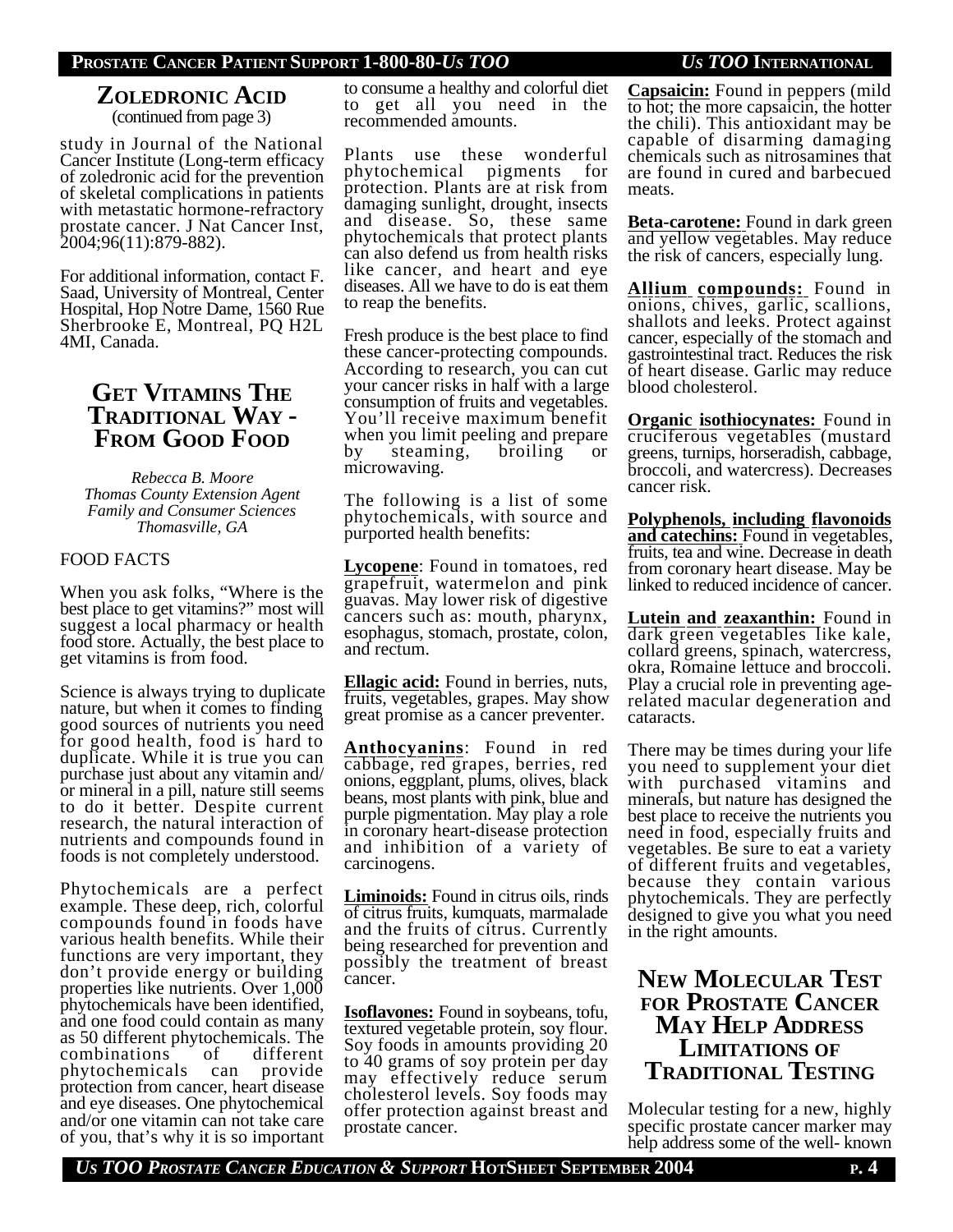*US TOO* **INTERNATIONAL VISIT US ON THE INTERNET AT WWW.USTOO.ORG**

limitations of current prostate cancer detection, according to a 517- patient study published in the journal UROLOGY.

In the multi-center study, an investigational molecular test called uPM3 gave a correct positive or negative result for the presence of prostate cancer 81% of the time. The uPM3 test detects the presence of a new prostate cancer gene marker called PCA3 in urine. In contrast, traditional prostate cancer detection by measuring total prostate specific antigen levels, or tPSA, had an overall accuracy of 43% or 47% in the study, depending on the cut-off level used.

"The uPM3 test is an exciting new urine test to help men make critical decisions regarding early detection for prostate cancer", said Alan Partin, M.D., Ph.D., Professor of Urology at Johns Hopkins Medical Institute. Dr. Partin was not involved in the study.

In the UROLOGY study, the researchers collected urine samples following a digital rectal exam from 517 men undergoing prostate biopsies. The uPM3 test had a positive predictive value of 75%, compared to 38% for tPSA. This means that 75% of patients actually had prostate cancer (as confirmed by biopsy) when the uPM3 test was positive. In addition, the uPM3 test had a negative predictive value of 84%, compared to 80% for tPSA at a cut-off of 4.0 ng/ml, which means that 84% of patients did not have cancer when the test was negative.

David Bostwick, Medical Director of Bostwick Laboratories, and a noted expert on the pathology of prostate cancer, stated: "Previous studies have shown that the PCA3 gene is one of the most specific genes yet found to be associated with prostate cancer. It is over-expressed in 95% of cancers tested, at a median level 66 times greater than in adjacent noncancerous tissue. This study shows that identifying this gene in cells from the urine of men undergoing biopsy may be an important new tool for determining which men have this alltoo-common disease."

The UROLOGY study was conducted by researchers at Universite Laval, Universite de Montreal, McGill University, Cite de la sante and

DiagnoCure Inc. Lead author Yves Fradet, M.D. is Chairman of the Department of Surgery and Professor of surgery/urology at Universite Laval, CHUQ - L'Hotel-Dieu de Quebec and also Senior Vice President and Chief Scientific Officer at DiagnoCure Inc.

The uPM3 assay was developed by DiagnoCure Inc., of Quebec City, Canada, which holds worldwide exclusive rights to the diagnostic and therapeutic applications of the PCA3 gene. Last November, DiagnoCure and Gen-Probe Incorporated entered into an exclusive, worldwide license and collaboration agreement under which they will jointly develop on Gen-Probe's proprietary technology, and Gen-Probe will market, an innovative urine test to detect the highly specific PCA3 gene for prostate cancer.

## **STATIN USE ASSOCIATED WITH DECREASED RISK OF PROSTATE CANCER AND ELEVATED PSA**

- Data from Veterans Administration (VA) study
- Case-control design

#### **Summary of Key Conclusions**

- Statin use appears to be associated with a reduced risk of prostate cancer
- Longer use and higher doses of statins appear to correlate with the greatest benefit
- Larger prospective studies, controlling for other risk factors, needed to confirm these results

#### **Background**

- 1 in 7 men over age 60 will be diagnosed with prostate cancer
- Better screening and diagnostic tools have helped identify highrisk patients
- No established preventive therapy exists

Recent evidence indicates that HMG CoA reductase inhibitors (statins) may induce apoptosis and cell death in certain tumor types

#### **Summary of Study Design**

- Case-control analyses of data collected as part of a larger VA study of diet and prostate cancer
- Cases recruited upon referral for prostate biopsy
	- 72 with prostate cancer
	- 224 with prostate-specific antigen  $(PSA) > 4.0$  ng/mL
- Controls ( $n = 208$ ) with normal PSA, identified from VA primary care clinic
- Statin use (type, duration, dose) obtained through record review
- Statin use categorically defined as:
	- Duration  $>$  or 3 years
- $-Dose > or$  40 mg/day Age, race, and body mass index (BMI) data also collected

### **Main Findings**

- After adjustment for age, race, and BMI, any statin use was associated with
	- 58% decreased risk of prostate cancer
	- 55% decreased risk of elevated PSA
- \* Decrease in risk was greatest among those with highest statin use:  $> 40$  mg/day associated with odds ratio .51 (95% CI, .22-1.18)
- Longer duration of statin use associated with increased benefit: Patients with longest duration of use  $(> 3$  years) and higher dose  $(> 40 \text{ mg/day})$  had 65% lower risk compared with nonusers (odds ratio, .35; 95% CI, .12-1.0)

### Reference

Shannon J, Garzotto M, Palma AJ. Statin use and prostate cancer risk. Program and abstracts of the 40th Annual Meeting of the American Society of Clinical Oncology; June 5-8, 2004; New Orleans, Louisiana. Abstract 4596

| <b>Statin Use</b><br>(Average Daily Dose, mg) Prostate Cancer | <b>Odds Ratio</b> (95% CI) | <b>Odds Ratio</b> (95% CI)<br><b>Elevated PSA</b> |
|---------------------------------------------------------------|----------------------------|---------------------------------------------------|
| <b>Nonuser</b>                                                | 1.0                        | 1.0                                               |
| $0-9.3$                                                       | $.59(.25-1.45)$            | $.79(.45-1.40)$                                   |
| $9.3 - 19.0$                                                  | $.34(.12-.93)$             | $.38(.20-.73)$                                    |
| 19-38.0                                                       | $.34(.12-.93)$             | $.31(.16-.62)$                                    |
| > 38.0                                                        | $.45(.18-1.11)$            | $.34(.18-.66)$                                    |
|                                                               |                            |                                                   |

**P. 5** *US TOO PROSTATE CANCER EDUCATION & SUPPORT* **HOTSHEET SEPTEMBER 2004**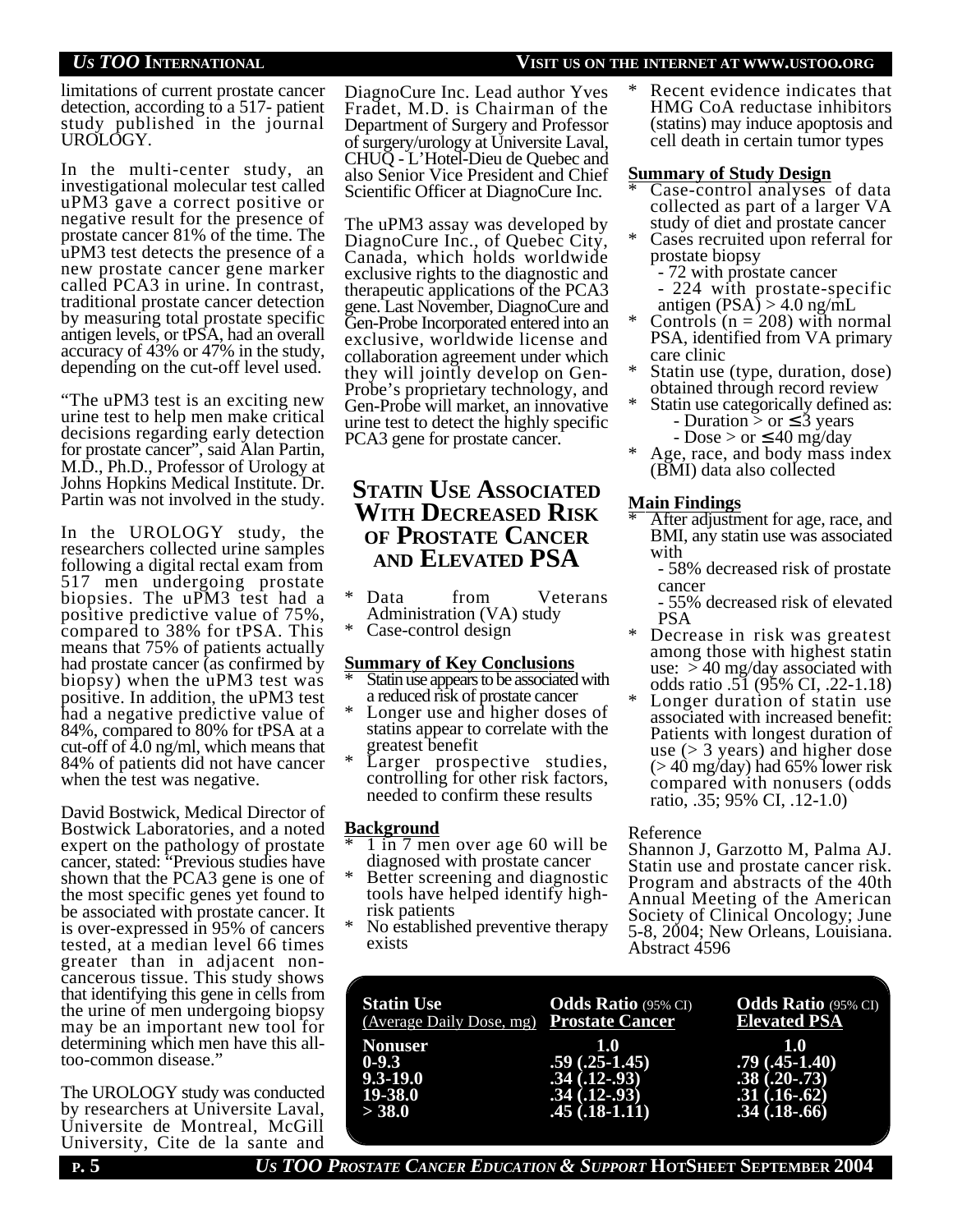#### **PROSTATE CANCER PATIENT SUPPORT 1-800-80-***US TOO US TOO* **INTERNATIONAL**

# **COMBINATION THERAPY SHOWS PROMISE**

(continued from page 1)

D'Amico said. "Most cancer advances give you a couple percentage points. They don't give you 10 (percentage points)."

During the study, six of the patients in the radiation group died of prostate cancer and 17 from other causes, compared with no prostate cancer deaths in the combined therapy group and 12 from other causes.

In addition, 43 of the men in the radiation group had disease progression, compared with 21 in the combination therapy group.

Equally important, D'Amico said, was the fact that the men in the combined therapy group were spared many of the ill effects of long-term hormone therapy, which often lasts three years. Long-term hormone therapy can cause osteoporosis, muscle loss, irregular heartbeat, memory loss and other cognitive problems, impotence and breast enlargement. Hormone therapy drugs block the production of testosterone.

However, by limiting androgen suppression therapy to six months, many of those side effects can be limited, although breasts still can become enlarged and there may be temporary erectile dysfunction, he said.

The study, which appears in the August 18, 2004 issue of the Journal of the American Medical Association, involved 206 men aged 49 to 82 who received either two months of radiation therapy alone or in combination with six months of androgen suppression therapy.

While biopsies suggested that their cancer was confined to the prostate, they were at a somewhat higher risk because of prostate specific antigen, or PSA, scores of 10 or more, or of a Gleason score - a grading system for cancerous prostate tissue - of at least 7. They also may have had radiographic evidence that the cancer had spread beyond the prostate.

Already, doctors are using combination therapy to treat men with

more aggressive prostate cancer, said Theodore DeWeese, chairman of radiation oncology at Johns Hopkins University Medical School. Now there is sound evidence that it can be beneficial for men at intermediate risk, said DeWeese, who also wrote an editorial in JAMA accompanying the study.

"I think it's a very significant development," he said in an interview.

The JAMA study used a lower dose of radiation, DeWeese said. What is not known is how the survival rates would have been affected had the researchers used a higher dose. It is possible that survival would have improved in both groups or the radiation group alone, he said.

Either way, the research is likely to change the way doctors treat prostate cancer, he said.

The study also gives doctors confidence about using a shorter course of hormone therapy in men who are at intermediate risk, said Robert Donnell, an associate professor of urology at the Medical College of Wisconsin.

That's important, he said, because some men are less able to endure two or three years of hormone therapy.

"It (the study) gives some rationale for using hormones for a shorter period of time," Donnell said.

What still is needed, Donnell said, is a large study over the course of 10 to 20 years comparing radiation alone and in combination with hormone therapy.

In a separate project, teams of researchers from several institutions said they were close to finding a gene that may strongly influence prostate cancer risk.

Reporting in the Journal of the National Cancer Institute, the scientists said they found a region on chromosome 17 that appears to have a strong link to prostate cancer.

Coincidentally, chromosome 17 is the location of one of two genes that greatly increase the risk of breast

cancer.

One in six men eventually will be diagnosed with prostate cancer. Having a family history of the disease or being African-American increases the risk.

Already, three genes that seem to modestly increase prostate cancer risk have been identified, said John Carpten, senior investigator with the Translational Genomics Research Institution, a Phoenix non-profit research group.

The other researchers involved in the study were from Wake Forest University, Johns Hopkins, the University of Michigan, the National Institutes of Health and two Scandinavian universities.

The chromosome 17 gene was identified by doing a genetic analysis of more than 2,000 people and 400 families in the United States and Sweden with a history of prostate cancer.

### **PROTEIN LINKED TO PCA AGRESSION** (continued from page 1)

sends signals to turn Stat5 on is blocked, human prostate cancer cells die. When the line remains open for communication, allowing Stat5 to send cellular signals, prostate cancer cells stay alive and thrive. Nevalainen's work is focused on finding ways to short-circuit the signals that turn on Stat5, thus killing prostate cells before they flourish.

In this study, human prostate cancer specimens, which are routinely collected during prostate cancer surgeries for analysis of the histological grade of each prostate cancer, were analyzed for activation of Stat5. Activation of Stat5 was then correlated statistically with the histological grade of each specimen.

Nevalainen sees dual possibilities for where the future of Stat 5 research may one day lead: development of potential treatments and identifying whether Stat5 could serve as an effective sign for diagnosing cancer. "We are in the process of determining whether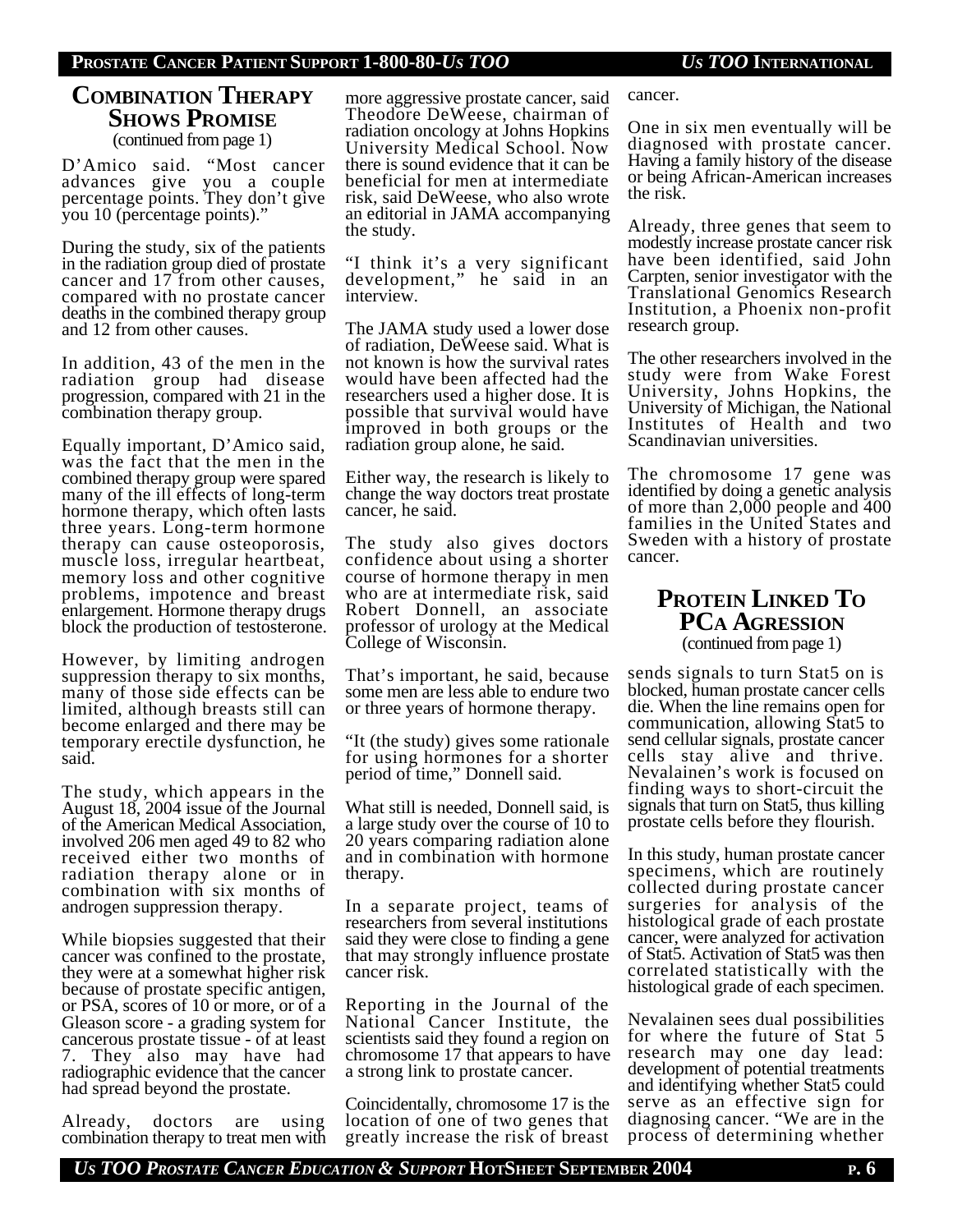#### *US TOO* **INTERNATIONAL VISIT US ON THE INTERNET AT WWW.USTOO.ORG**

activation of Stat5 in prostate cancer would serve as an effective prognostic biomarker. Development of additional diagnostics, beyond the PSA test, may help physicians on the frontlines of cancer detection" (Li H, Ahonen TJ, Alanen K, et al., Activation of signal transducer and activator of transcription 5 in human prostate cancer is associated with high histological grade. Cancer Res, 2004;64(14):4774-82)

## **INTERMITTENT ANDROGEN SUPPRESSION FOR LOCALLY ADVANCED AND METASTATIC PROSTATE CANCER**

 *Sato N, Akakura K, Isaka S, Nakatsu H, Tanaka M, Ito H, Masai M; Chiba Prostate Study Group.*  **Urology. 2004 Aug;64(2):341-5**

OBJECTIVES: To clarify the effect of intermittent androgen suppression on the time to androgen-independent progression and changes in quality of life (QOL).

METHODS: Patients with locally advanced or metastatic prostate cancer were treated with a combination of leuprolide acetate and flutamide for 36 weeks. When the serum prostatespecific antigen (PSA) levels at 24 and 32 weeks were less than 4.0 ng/mL, treatment was withheld until the PSA level reached 15 ng/mL or the pretreatment level. This cycle of ontreatment and off-treatment was repeated until PSA failure (three consecutive increases in PSA level greater than 4.0 ng/mL during the ontreatment period) or symptomatic progression was observed. Changes in QOL were assessed by a selfassessment questionnaire.

RESULTS: Forty-nine patients (26 with T3N0M0, 8 with T2-T3N1M0, 2 with T4N0M0, and 13 with T2- T3N0M1) were enrolled. The mean follow-up period was 136.5 weeks. Thirty-one patients finished cycle 1, six finished cycle 2, and three finished cycle 3. The mean off-treatment duration in cycles 1, 2, and 3 was 46.1, 36.9, and 23.3 weeks, respectively. In the off-treatment period, statistically significant improvements in the QOL score were observed in the categories of potency (11.4 versus 2.4) and social/family well-being (20.3 versus

16.1) compared with those in the ontreatment period. PSA failure occurred in 6 patients (3 with T3N0M0 and 3 with T2-T3N1M0), and all patients were alive at last follow-up.

CONCLUSIONS: Our interim analysis indicated that QOL is remarkably improved during the offtreatment period. Intermittent androgen suppression would be a viable option for treatment of advanced prostate cancer, although a randomized controlled study is required to determine whether intermittent androgen suppression prolongs the time to androgen-independent cancer. We will continue follow-up in this study to a minimum of 3 years.

## **EXERCISE MAY BEAT FATIGUE IN PROSTATE CANCER** *Reuters Health*

Staying active through moderate walking may help prevent fatigue in men undergoing radiation therapy for prostate cancer, a UK study shows.

Cancer patients commonly develop fatigue as the stress of the illness and the physical effects of treatment take their toll. It's common for patients undergoing treatment to be told to take it easy, and some may selfimpose limits on their daily activities, according to the study's lead author Dr. Phyllis M. Windsor.

But in her team's study of 66 men with cancer confined to the prostate gland, those who were physically active during their month of radiation treatment showed no substantial increase in fatigue. The same was not true of patients in the non-exercising "control" group, according to findings published in the August issue of the journal Cancer.

The findings are in line with research with women undergoing radiation and chemotherapy for breast cancer, noted Windsor, a cancer specialist at Ninewells Hospital in Dundee, Scotland. It's thought, she told Reuters Health, that such results "potentially apply to all groups of patients with cancer."

While rest may be the intuitive response to fatigue, too much inactivity can make the problem worse. Long periods of rest, Windsor said, may de-condition muscles and roll back a person's capacity for exercise, making even routine daily tasks tough to tackle.

Exercise, on the other hand, keeps muscles conditioned, so that everyday activities require less effort and are less taxing on the body. In addition, Windsor pointed out, research suggests that exercise combats depression, which can alter patients' perceptions of fatigue.

For the current study, the researchers randomly assigned 66 men with localized prostate cancer to either an exercise group or a control group. The exercisers walked at a moderate pace for 30 minutes, three days per week; patients in the control group were not discouraged from performing their usual activities, but were told to rest if they became tired.

After four weeks of radiation therapy, men in the control group were had greater fatigue than they did before treatment; and one month later, these patients were still showing signs of weariness.

In contrast, exercisers showed no significant increase in fatigue at any point during the study, according to the researchers.

Windsor said she and her colleagues are planning a larger study to see if walking or, for patients who cannot walk, chair-based exercises can counter fatigue in patients with a range of cancers, including prostate, cervical, uterine, bladder and kidney cancers.

SOURCE: Cancer, August 2004

## **NATURAL HISTORY OF EARLY, LOCALIZED PROSTATE CANCER.**

*Johansson JE, Andren O, Andersson SO, Dickman PW, Holmberg L, Magnuson A,*

CONTEXT: Among men with early prostate cancer, the natural history (continued on page 8)